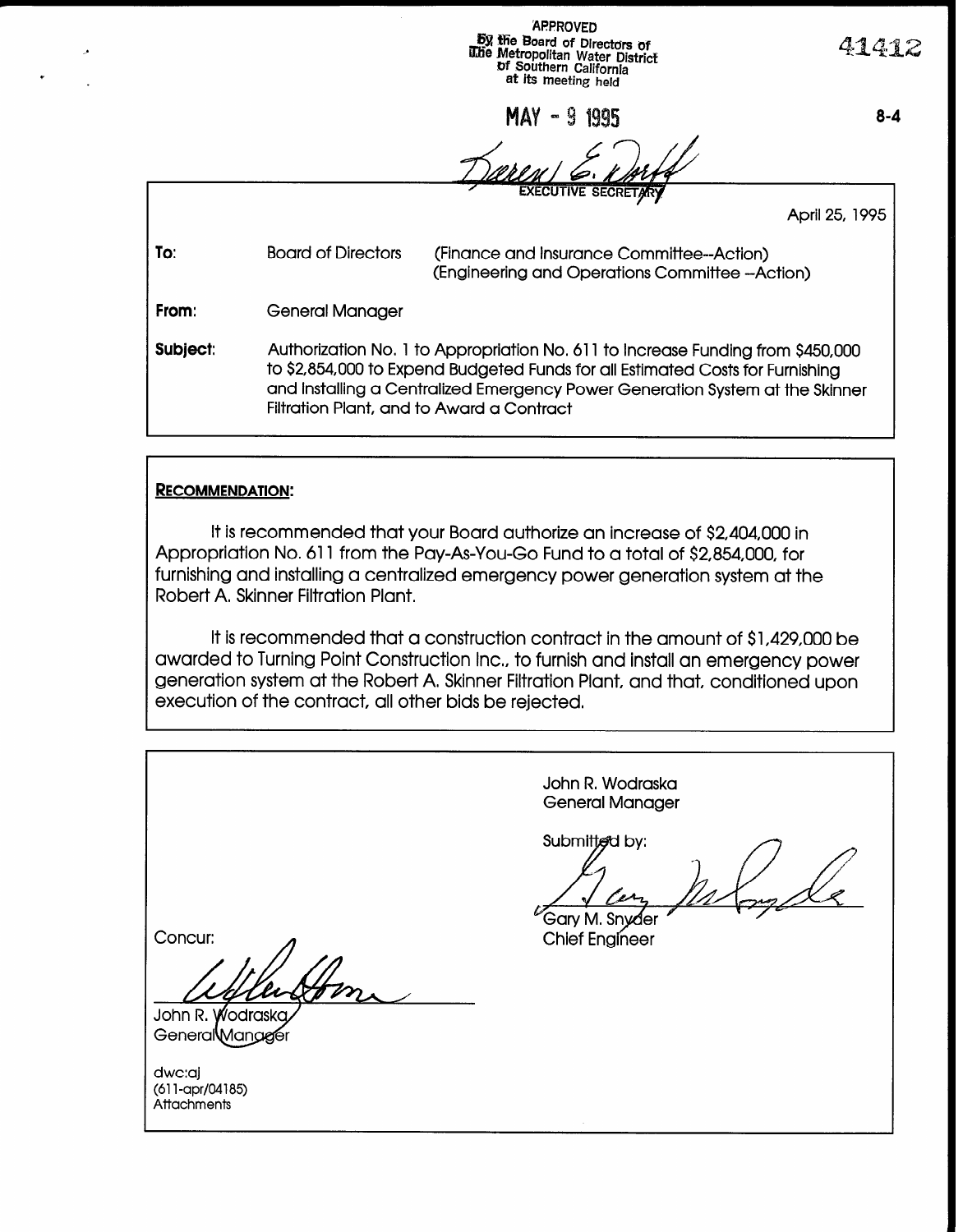.

#### **BRIEF DESCRIPTION:**

In September 1990, your Board approved Appropriation No. 611 in the amount of \$450,000 to finance design and all estimated costs in advance of award of a contract for furnishing and installing a centralized emergency power generation system at the Skinner filtration plant.

Five bids were received and opened under Specifications No. 1234B, as amended, to construct a concrete masonry building, furnish and install two new diesel-operated emergency power generators and controls, switchgears, emission control equipment, and fuel storage systems at the Robert A, Skinner Filtration Plant. These bids are shown in the Abstract of Bids on Attachment B. The low bid of Turning Point Construction Inc,, in the amount ot \$1,429,000 complies with the requirements of the specifications, and is \$85,377 below the next lowest bid, and \$140,000 below the Engineers Estimate.

A \$2,404,000 increase in Appropriation No, 611 is required to finance all remaining costs for construction of a masonry building, and for furnishing and installing an emergency power generation system at the Robert A. Skinner Filtration Plant. A breakdown of all estimated costs is contained in the Financial Statement on Attachment A,

| <b>CONTRACT TYPE</b> |                                                                                      | <b>FUNDING</b>                        |                                                                                                       |               | <b>TYPE OF COMPETITION</b>                            |  |  |
|----------------------|--------------------------------------------------------------------------------------|---------------------------------------|-------------------------------------------------------------------------------------------------------|---------------|-------------------------------------------------------|--|--|
| $\blacktriangledown$ | <b>NEW</b><br><b>AMENDED</b>                                                         | $\boldsymbol{\nabla}$                 | CAPITAL<br>$O$ & M                                                                                    | $\bm{\nabla}$ | <b>COMPETITIVE BIDDING</b><br>Specification No. 1234B |  |  |
| Ⅳ                    | <b>CONTRACT FORM</b><br>LEASE<br><b>PROFESSIONAL SERVICES</b><br><b>CONSTRUCTION</b> | $\blacktriangledown$<br>$\bm{\nabla}$ | <b>BUDGET STATUS</b><br>FY 94/95 AMT \$1,368,300<br>OUT-YEAR AMT \$1,171,100<br><b>NON-BUDGET AMT</b> |               | <b>NEGOTIATED CONTRACT</b>                            |  |  |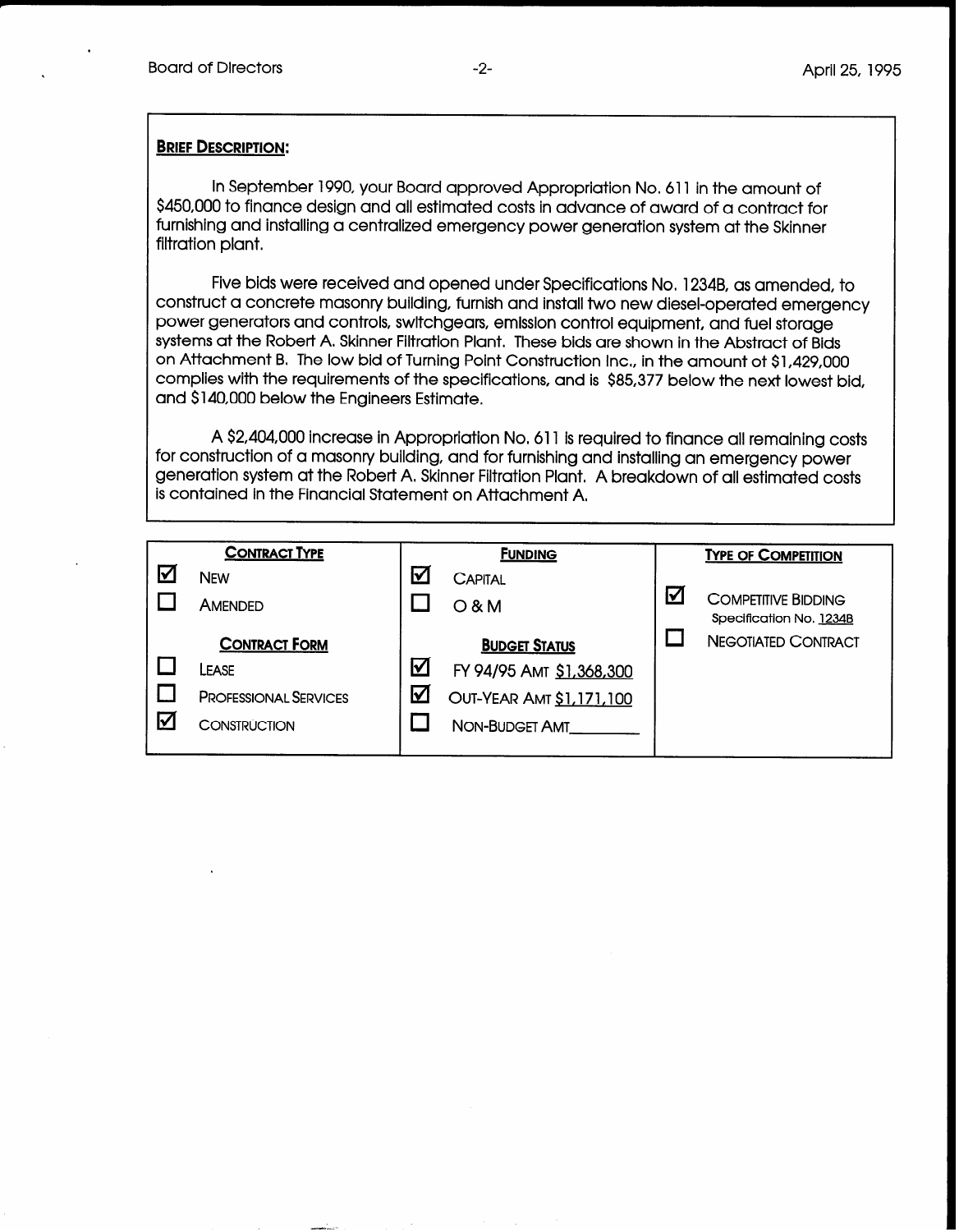.

#### PURPOSE/BACKGROUND:

The District's criterion for providing emergency power at filtration plants was recently revised from requiring plants to only operate at limited capacity for a short period, to operating at a minimum of 50 percent of plant processing capacity throughout the extent of a power outage.

The present Skinner emergency power generation system consists of five standby generators of varying capacities serving a specific load in different areas of the plant. In the event of a major seismic occurrence or other disaster, the Skinner filtration plant could only deliver a very limited amount of treated water for a short period due to the limited capability of the existing standby emergency generators.

In 1990, the Boyle Engineering Corporation was contracted to study emergency power requirements at District filtration plants, The conclusion of the study recommended centralizing the emergency power generation systems with fewer larger capacity generators for efficiency and cost effectiveness, In late 1992, Boyle Engineering was contracted to design a centralized power generation system for the Skinner filtration plant. The new system will consist of two new 4160-Volt, 1 OOO-kilowatt diesel engine emergency generators to replace the five presently in use at Skinner, The generators, associated switching gear and equipment will be housed in a masonry building of approximately 2,000 square feet, with a new main fuel system, Three of the larger existing generators will be retained as part of the new system to provide additional redundancy. One 150 kw standby generator will be installed on a trailer for emergency use at any District facility, and one 150 kw generator will be relocated to Gene Pumping Plant.

## ACTIONS & MILESTONE:

Final design was completed in mid-l 993. Specifications No. 1234 was advertised in late 1993 but was rescinded prior to bid opening and amended to meet new specification requirements. The specifications were again advertised in late 1994 under Specifications No. 1234A but bids were rejected when the low bidder did not meet all District requirements as advertised. In March 1995, the specifications were again advertised under Specifications No. 1234B. Construction is anticipated to begin in June 1995 and to be completed in mid-1996.

## MBE/WBE:

The specifications, as amended, established Minority-Owned Business Enterprise (MBE) and Women-Owned Business Enterprise (WBE) certified participation goals of 12 percent MBE and 4 percent WBE. The specifications also provided that a bidder which does not meet the indicated participation goals must submit documentation of its good faith effort to meet such goals. Turning Point Construction Inc. has committed to achieve 3.22 percent certified MBE and 58,15 percent certified WBE participation, The MBE and WBE subcontractors are listed in Attachment C. Turning Point Construction Inc. is a certified women-owned business enterprise and proposes to perform 58,07 percent of the contract work, Turning Point Construction's, documented good faith effort was reviewed by the Office of Diversity, Legal Department, and Engineering Division and meet the criteria set forth in the specifications and is acceptable,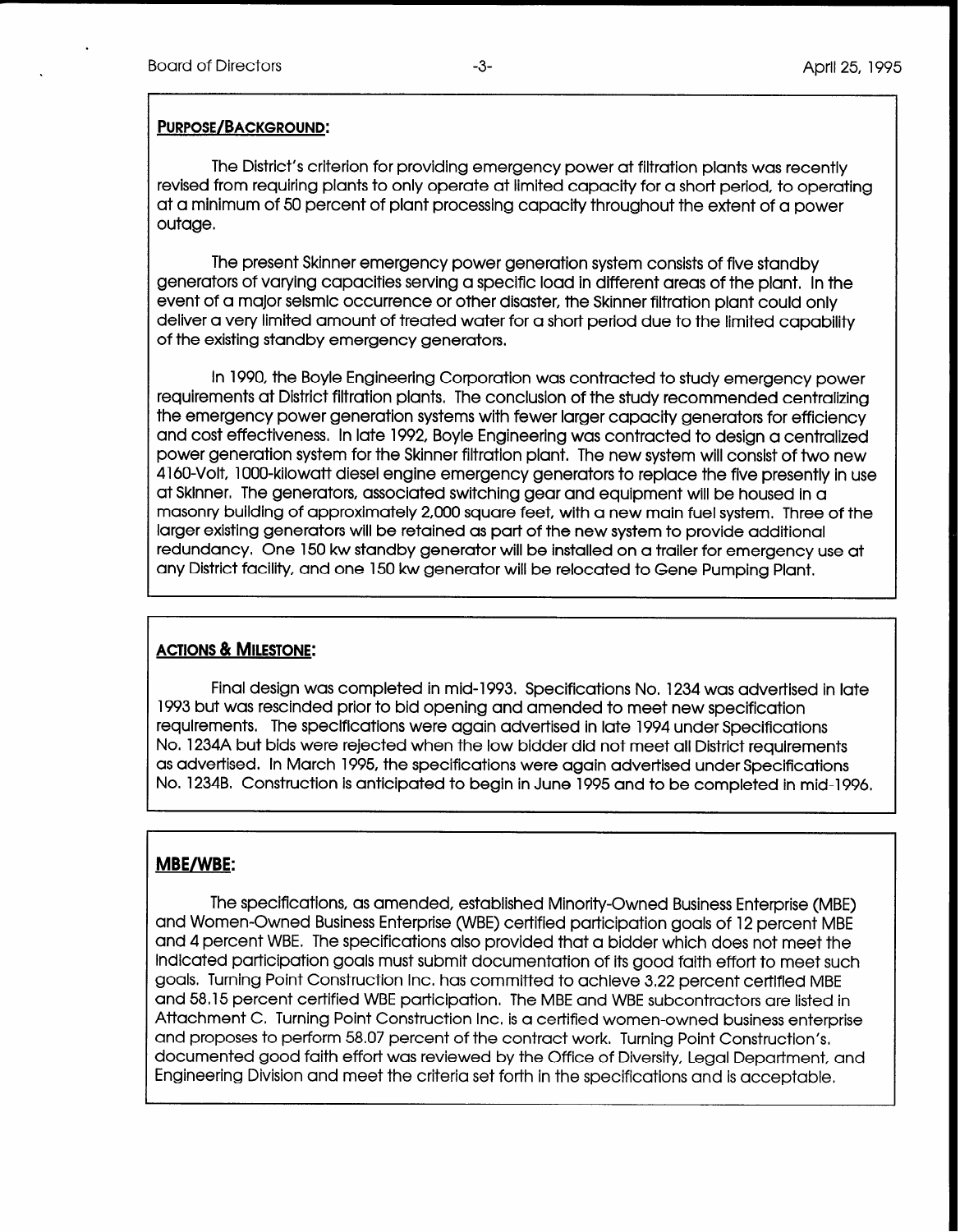# CEQA COMPLIANCE / ENVIRONMENTAL DOCUMENTATION:

The proposed project is exempt from the provisions of the California Environmental Quality Act as it consists of modifications of existing facilities, involving no expansion of use beyond that previously existing,

|                                          | <b>EVALUATION CRITERIA</b>                                                                                                                    |
|------------------------------------------|-----------------------------------------------------------------------------------------------------------------------------------------------|
| <b>PLAN &amp; BID STATISTICS</b>         | LOW BID THAT MEETS THE REQUIREMENTS OF THE SPECIFICATIONS.<br><b>BIDDERS QUALIFICATIONS AND MBE/WBE PARTICIPATION ARE ALSO</b><br>CONSIDERED. |
| 17<br><b>CONTRACTORS REQUESTED PLANS</b> | <b>CONTRACTUAL DETAILS</b>                                                                                                                    |
| 5.<br><b>BIDS SUBMITTED</b>              | <b>M</b> ANTICIPATED DURATION _ 250 DAYS<br>HOURLY RATES_<br>PREVAILING WAGE RATES WILL APPLY                                                 |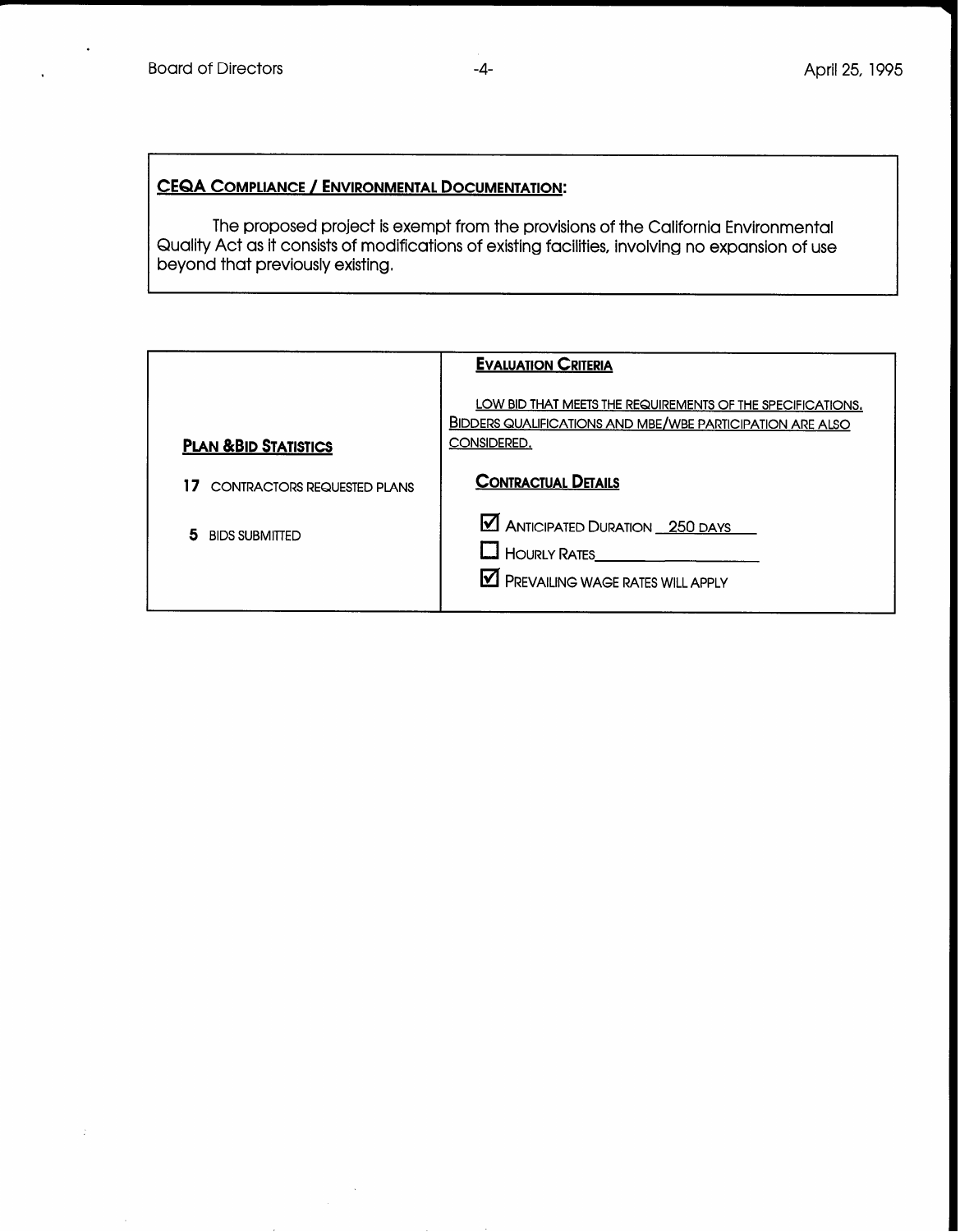. . 4-l.  $\mathcal{A}$ ji ing the contract of the contract of the contract of the contract of the contract of the contract of the contract of the contract of the contract of the contract of the contract of the contract of the contract of the contra

#### Attachment A

# Financial Statement

# (Capital Program No. 5-6110-31)

The total cost breakdown for initial funding and Authorization No. 1 to Appropriation No. 611 is as follows:

.

|                                                                                                                                                           |                                                                                                                                                |     | Initial<br>Funding         |                    | Authorization<br>No. 1                                         |
|-----------------------------------------------------------------------------------------------------------------------------------------------------------|------------------------------------------------------------------------------------------------------------------------------------------------|-----|----------------------------|--------------------|----------------------------------------------------------------|
| Construction Specifications<br>No. 1234B, low bid received<br>April 1995                                                                                  |                                                                                                                                                | \$  | $\mathbf{O}$               |                    | \$1,429,000                                                    |
| Labor:                                                                                                                                                    |                                                                                                                                                |     |                            |                    |                                                                |
| Engineering and Specifications<br>Operations & Environmental<br>Contract Administration<br>Field/Fabrication Inspection<br>Survey, and Soils and Concrete |                                                                                                                                                | \$. | 60,000<br>0<br>0<br>0<br>0 | \$.                | 175,700<br>6,800<br>38,300<br>243,000<br>16,200                |
|                                                                                                                                                           | Labor Total                                                                                                                                    |     | 60,000                     |                    | 480,000                                                        |
| Incidental<br>Professional Technical Services<br>Boyle Engineer<br>Operating Equipment<br>and Miscellaneous<br>Administrative Overhead<br>Contingencies   |                                                                                                                                                |     | 5,000                      |                    | 25,000                                                         |
|                                                                                                                                                           |                                                                                                                                                |     | 320,000                    |                    | 320,000                                                        |
|                                                                                                                                                           |                                                                                                                                                |     | 2,000<br>28,000<br>35,000  |                    | 10,000<br>230,000<br>360,000                                   |
|                                                                                                                                                           | Project Total                                                                                                                                  |     | \$450,000                  |                    | \$2,854,000                                                    |
|                                                                                                                                                           | Projected Expenditure of Funds:                                                                                                                |     |                            |                    |                                                                |
|                                                                                                                                                           | Through Fiscal Year 1990/91<br>Fiscal Year 1991/92<br>Fiscal Year 1992/93<br>Fiscal Year 1993/94<br>Fiscal Year 1994/95<br>Fiscal Year 1995/96 |     |                            | $\dot{\mathbf{S}}$ | 40,000<br>150,000<br>160,000<br>50,000<br>150,000<br>2,304,000 |
| Total                                                                                                                                                     |                                                                                                                                                |     |                            |                    | \$2,854,000                                                    |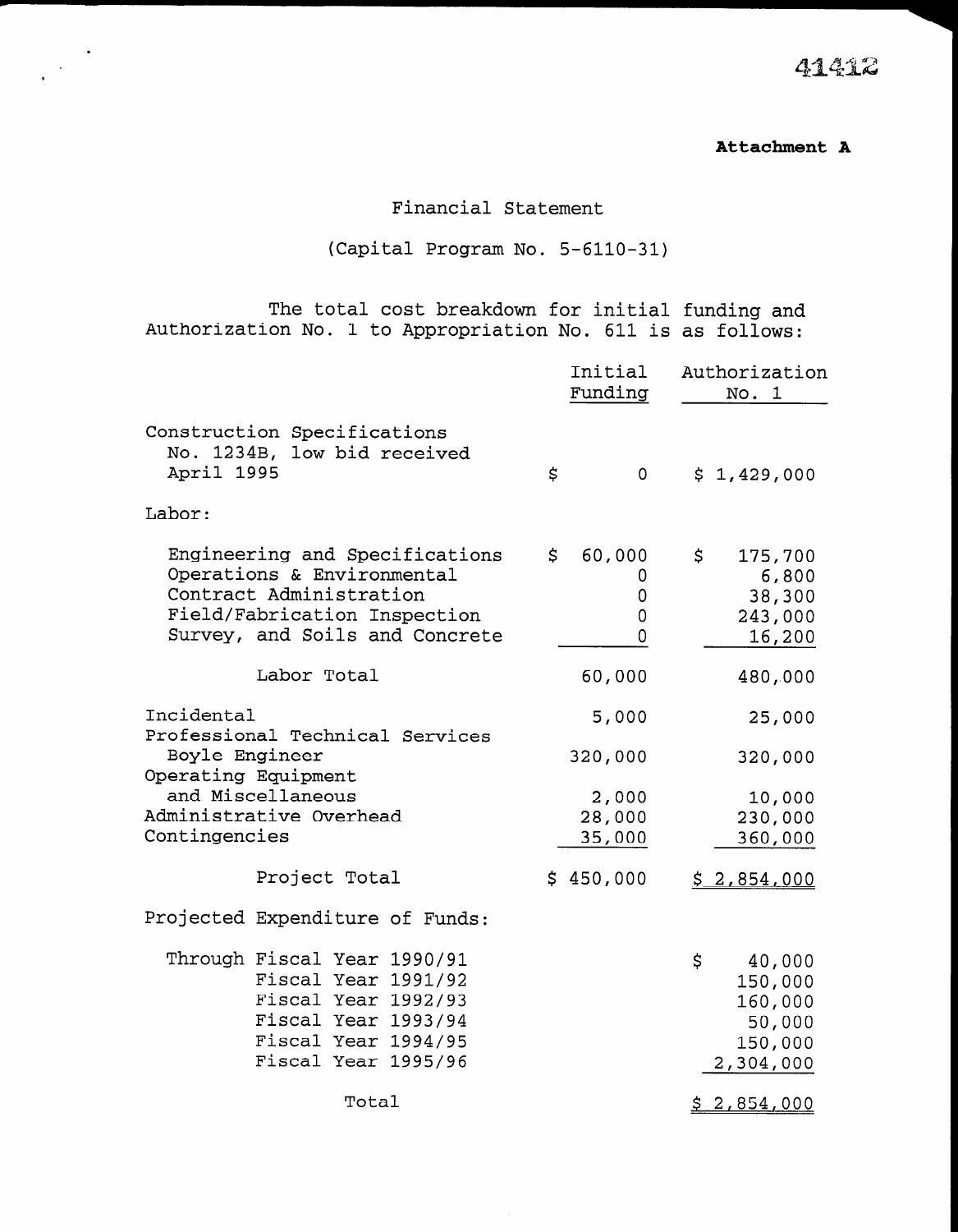Financial Statement (cont.)

Source of Funds:

Pay-As-You-Go Fund

Class:

 $\frac{1}{\sqrt{2\pi}}\sum_{i=1}^{\infty}\frac{1}{i} \sum_{i=1}^{\infty}\frac{1}{i} \sum_{i=1}^{\infty}\frac{1}{i} \sum_{i=1}^{\infty}\frac{1}{i} \sum_{i=1}^{\infty}\frac{1}{i} \sum_{i=1}^{\infty}\frac{1}{i} \sum_{i=1}^{\infty}\frac{1}{i} \sum_{i=1}^{\infty}\frac{1}{i} \sum_{i=1}^{\infty}\frac{1}{i} \sum_{i=1}^{\infty}\frac{1}{i} \sum_{i=1}^{\infty}\frac{1}{i} \sum_{i=1}^{\in$ 

One-- Project directly related to the delivery of water.

Project Benefit:

Will provide efficient emergency power at the most effective cost for plant operations during utility power outage for continuous water deliveries to member agencies.

(611-apr.att)